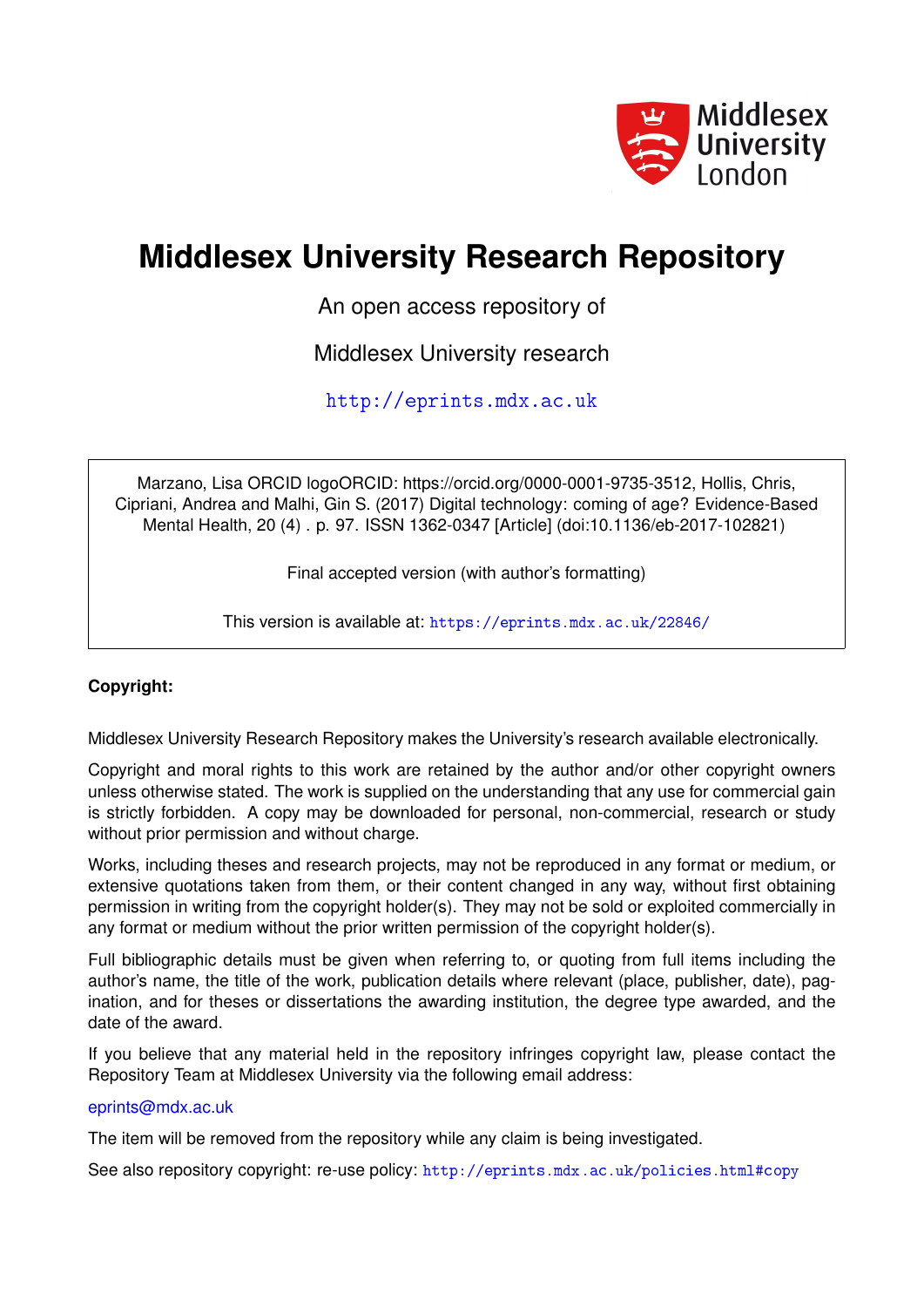#### **EBMH Editorial (Special Issue)**

#### **Digital technology: coming of age?**

Lisa Marzano, Chris Hollis, Andrea Cipriani, Gin S. Malhi

#### **Affiliations:**

Lisa Marzano, Department of Psychology, Faculty of Science and Technology, Middlesex University, The Burroughs, Hendon, London, UK.

Chris Hollis, NIHR MindTech Healthcare Technology Co-operative, Institute of Mental Health, University of Nottingham and Nottinghamshire Healthcare NHS Foundation Trust, Nottingham, UK.

Andrea Cipriani, Department of Psychiatry, University of Oxford, Warneford Hospital, Oxford, UK and Oxford Health NHS Foundation Trust, Warneford Hospital, Oxford, UK.

Gin S. Malhi, Chair, Sydney Medical School, University of Sydney, Australia and Head, Department of Psychiatry, Northern-Clinical School, Royal North Shore Hospital, St Leonards, Sydney, Australia.

#### **Correspondence to**

Dr Lisa Marzano, Department of Psychology, Faculty of Science and Technology, Middlesex University, Town Hall, The Burroughs, Hendon, London NW4 4BT, UK. Tel: 0208 411 6998. Email: l.marzano@mdx.ac.uk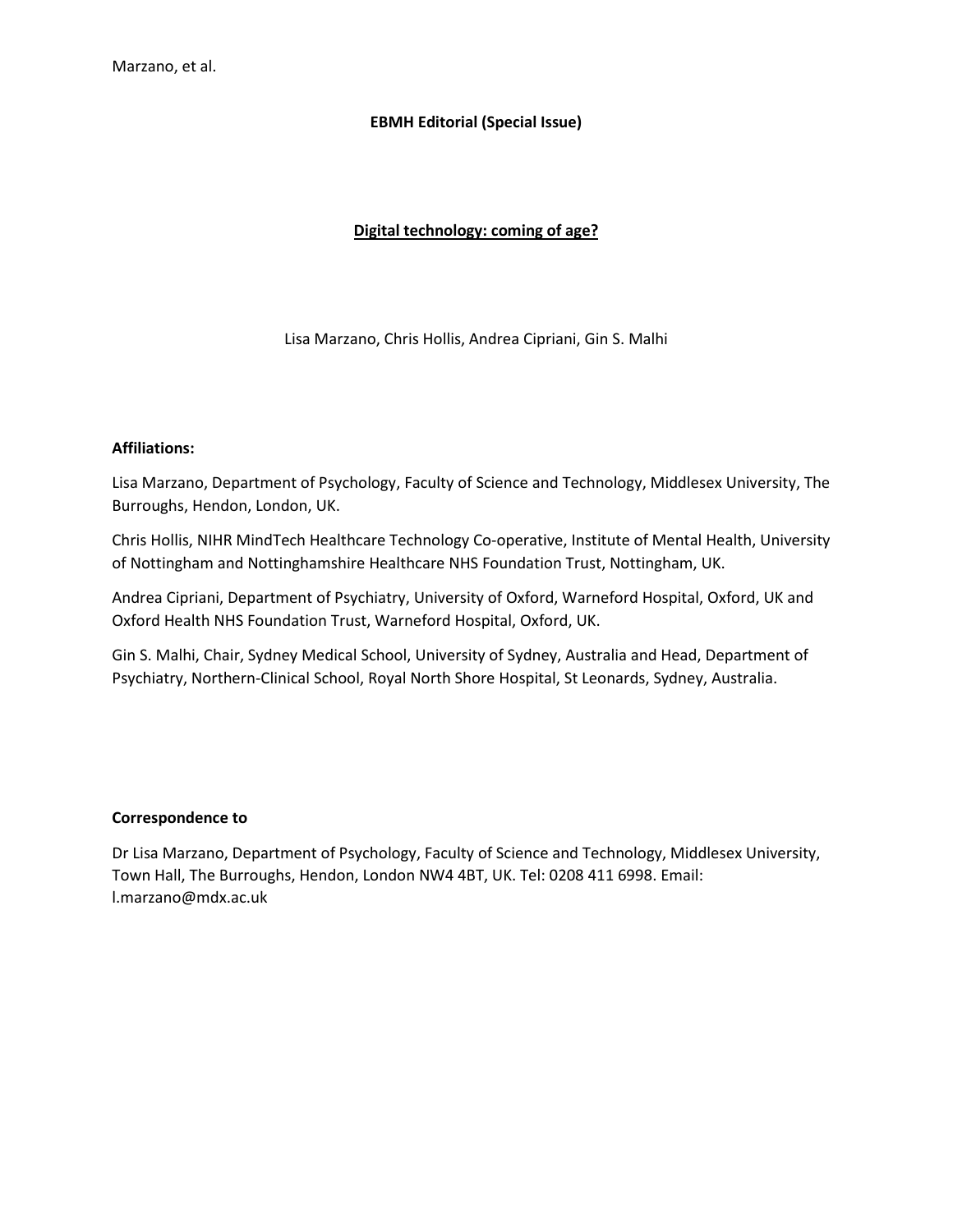Marzano, et al.

Technological advances have defined our age. Computers, the Internet, and mobile devices are ubiquitous and virtually essential day-to-day tools. Some would argue they have expanded our minds – and in doing so creating the so-called 'extended mind'. Irrespective of whether this is the case, they have at the very least permeated every aspect of our lives – to the point that most of us now rely heavily on technology and would be truly lost without our mobile phone, laptop or electronic calendar; and this is particularly true of younger generations. However, though we often refer to these as recent developments, even these technological advances are not that new. Surprisingly, most of these technologies have now been available for at least two decades or more. So what has changed recently? The key advances in recent years have been the increase in reliability and portability of hardware devices, the connectivity between devices and the individuals using them and the power with which software can meaningfully process and store information. This has meant that information that previously required a powerful desktop computer to process and store can now be miniaturised into the smallest of portable equipment, with far greater reliability regarding memory storage and retrieval, and therefore used in ways that we could only imagine a decade ago. For example, the memory and processing capacity of most smartphones is now on par with desktop computers of old – meaning that information can be made available in real time at the source of collection in portable and even wearable devices, such as a watch. In addition, the ability to transmit information has also changed dramatically and made the communication and sharing of information much simpler. Electronic information is no longer bound to wires and cumbersome telephone cables at least over short distances, which means that information can be both transmitted and received in real time. All in all, these tremendous technological advances that continue at what seems an ever accelerating and frantic pace, have made biometrics a reality – allowing the collection of meaningful data regarding human behaviour conceivable.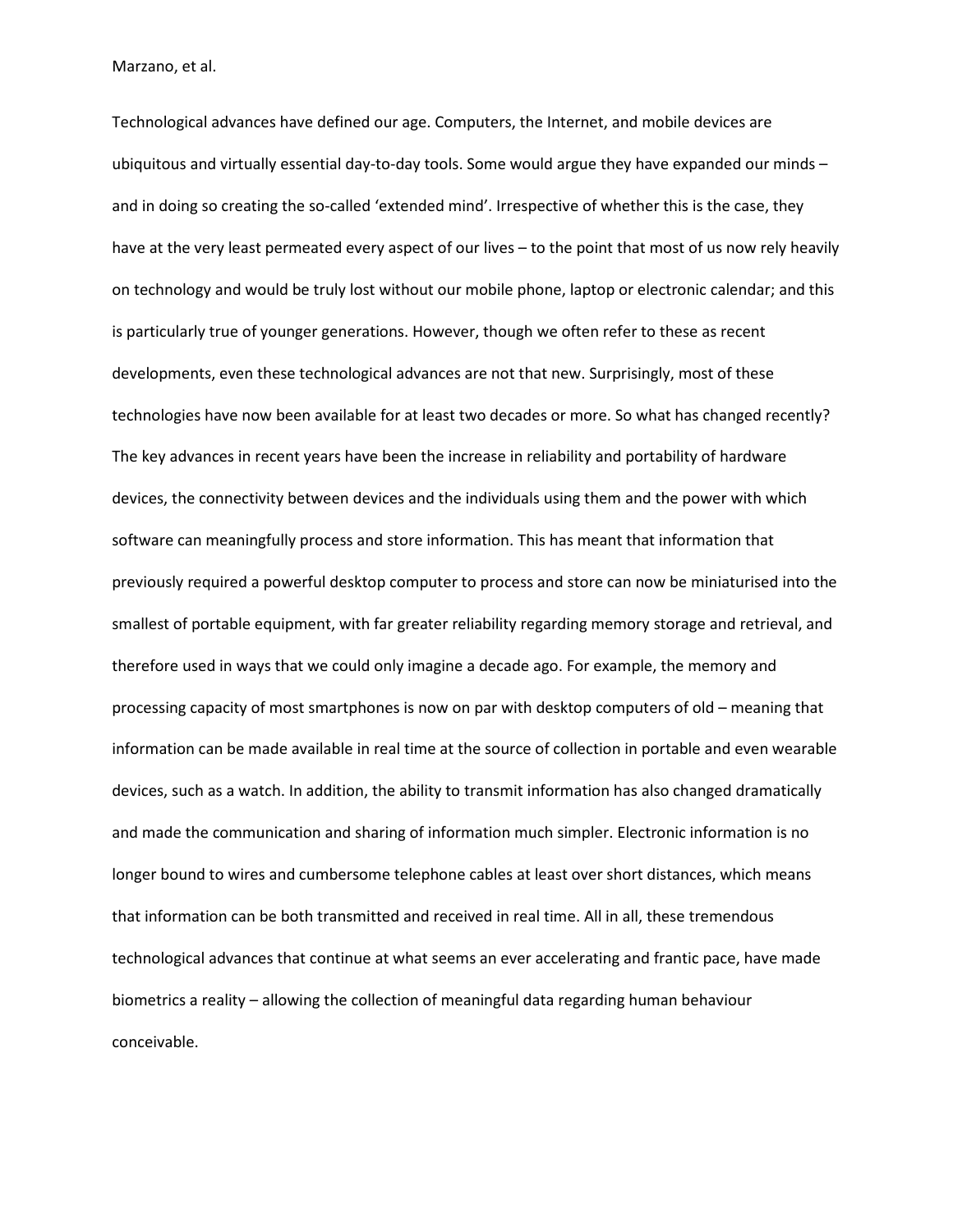Marzano, et al.

This is especially relevant to psychological and psychiatric disorders where historically access to the brain has been difficult and an understanding of its properties clearly requires sophisticated assessment. Neuroimaging has provided a useful window on the brain but correlating this to phenomenology and real-world experiences has proven challenging. In this context, digital technologies are bridging this gap, making it possible not only to directly interrogate the brain, but also reliably correlate brain function with physiological parameters. However, despite these technological advances many hurdles remain. For example, being able to acquire more data means that larger datasets need to be processed and in order to identify signals of value and this is a growing challenge and an inevitable function of amassing information. Intelligent and elegant study design and the use of targeted paradigms rather than simply collecting large datasets is one way to overcome these problems. However, at the same time, having large data sets does allow for more sophisticated statistical analyses and the detection of subtle effects that would simply not be discernible otherwise.

Modern mobile technologies are also providing exciting opportunities to translate these new findings and other evidence into clinical practice, and to reach individuals, groups and even countries with limited access to mental health services. Online, text-messaging, app-based and telephone support interventions are all examples of new forms of 'connected' digital mental health care, with much potential to supplement or augment traditional face-to-face therapies. However, many questions remain regarding their quality, efficacy, cost-effectiveness and potential for harm, and the parameters by which these can or should be defined.

These and many other facets of this fast developing interface are the exciting considerations that are the focus of the papers in this special issue that has been dedicated to bringing together knowledge of the extant technologies and how they are being utilised. In this issue, researchers from across the world have been brought together so as to provide a rich and varied menu that collectively provides a comprehensive update of the status of the field. Malhi and colleagues review the emerging literature